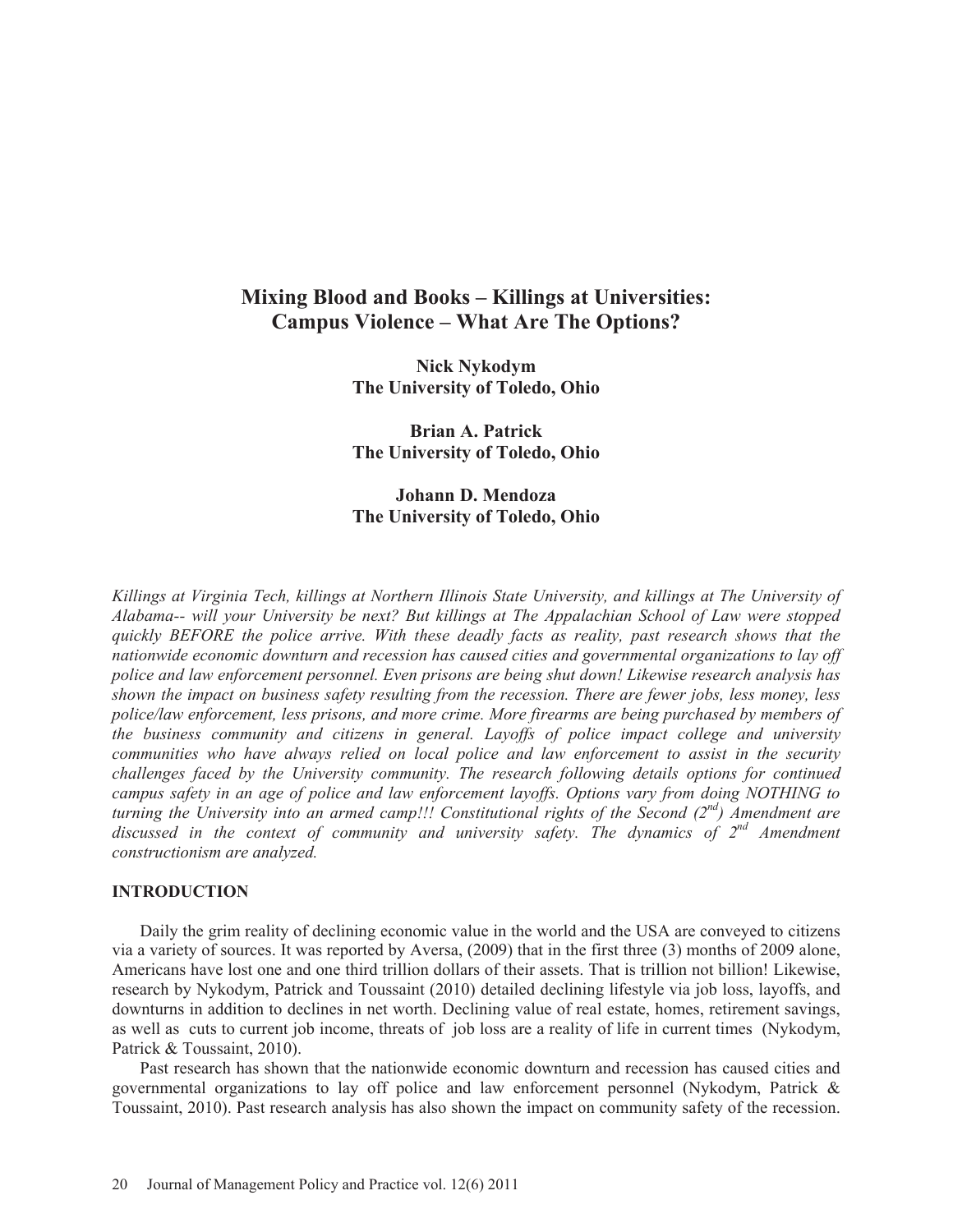There are fewer jobs, less money, less police/law enforcement and more crime (Nykodym, Patrick & Toussaint, 2010). Compounding the challenges of joblessness, less income, less net worth, and police layoffs, is the closing of prisons! Luhby (2009) reported that the State of Michigan will shut down eight (8) prisons to save money. In Michigan, a state hammered by auto industry meltdowns now adds prisons to its shuttered facilities (Luhby, 2009). The Governor of Michigan offered an excellent view of the future where citizens will need to use "self-help". The Governor stated, "Michigan government can no longer afford to be all things to all people" (Luhby, 2009). Michigan is NOT alone; another twenty-five (25) states are moving toward prison closings (Luhby, 2009). Research by Luhby (2010) concluded that government workers where candidates for titled "Endangered Species." Luhby (2010) found 231,000 less government jobs in less than two (2) years and 22,000 lost jobs in June of 2010 alone. The research noted that unlike federal government jobs state and local government job loss were now cutting into teachers, firefighters and police (Luhby, 2010).

### **Security in Our Cities and States Due to Police Layoffs**

The security of urban and rural areas is hit by the downturn in the economy and budget cut backs. Research by Troy (2009b) reported that jurisdictions both rural and urban would have to start paying for security patrols by the county sheriff. In difficult economic times, voters will be asked to approve as much as two and one half million more to pay for what had been free law enforcement. Mill levy increases could be as high as 5.1 (Troy, 2009b).

Grossman reports in The Wall Street Journal that longer police-response times, as well as lessfrequent snow plowing and trash pickup result in more businesses leaving cities such as Detroit (2009). The death spiral continues due to the lack of social service with Police/Law Enforcement and Fire protection at the top if listed concerns. Geller (2009) adds that foreclosure of homes leads the former homes to being abandoned. Additionally forty (40) percent of abandoned buildings become victims of fires. The rate of fires in unoccupied buildings is three (3) times higher than in occupied buildings (Geller, 2009). More and more police and fire efforts are being consumed by responding to fires in foreclosed former homes in the USA.

After reduced police force numbers and patrols, a senior citizen was attacked in broad day light and robbed. The elderly victim remains in critical condition (Yonke, 2009).

#### *The Virginia Tech Massacre*

On the morning of April 16, 2007, the students of Virginia Polytechnic Institute and State University and the nearby residents of Blacksburg, Virginia were awoken to a tragic mass shooting by a gunman who was a student of the university. The perpetrator, Seung-Hui Cho, killed 32 people and wounded many others before committing suicide. The massacre is the deadliest peacetime shooting incident by a single gunman in United States history, on or off a school campus (MSNBC, 2009a).

Cho was a senior at Virginia Tech majoring in English. During middle school, he had been diagnosed with and was treated for a severe anxiety disorder and continued receiving therapy and special education support until his junior year of high school. While in college in 2005, Cho had been accused of stalking two female students. At least one professor had asked him to seek counseling.

The killings occurred in two separate attacks on the campus in Blacksburg, VA. The first attack occurred around 7:15 a.m., when two people were shot and killed at a dormitory. More than two and a half hours later, 31 others, including the gunman who shot himself, were shot and killed and 15 others were injured. Victims were found in different locations around the building. The first attack started as students were getting ready for classes or were on their way there. The university did not evacuate the campus or notify students of that attack until several hours later (Hauser, 2007).

The attacks received international media coverage and drew criticism of U.S. laws and culture from commentators around the world. It sparked intense debate about gun violence, gun laws, and gaps in the U.S. system for treating mental health issues. Also the perpetrator's state of mind, the responsibility of college administrations, privacy laws, journalism ethics, and other issues were raised. Television news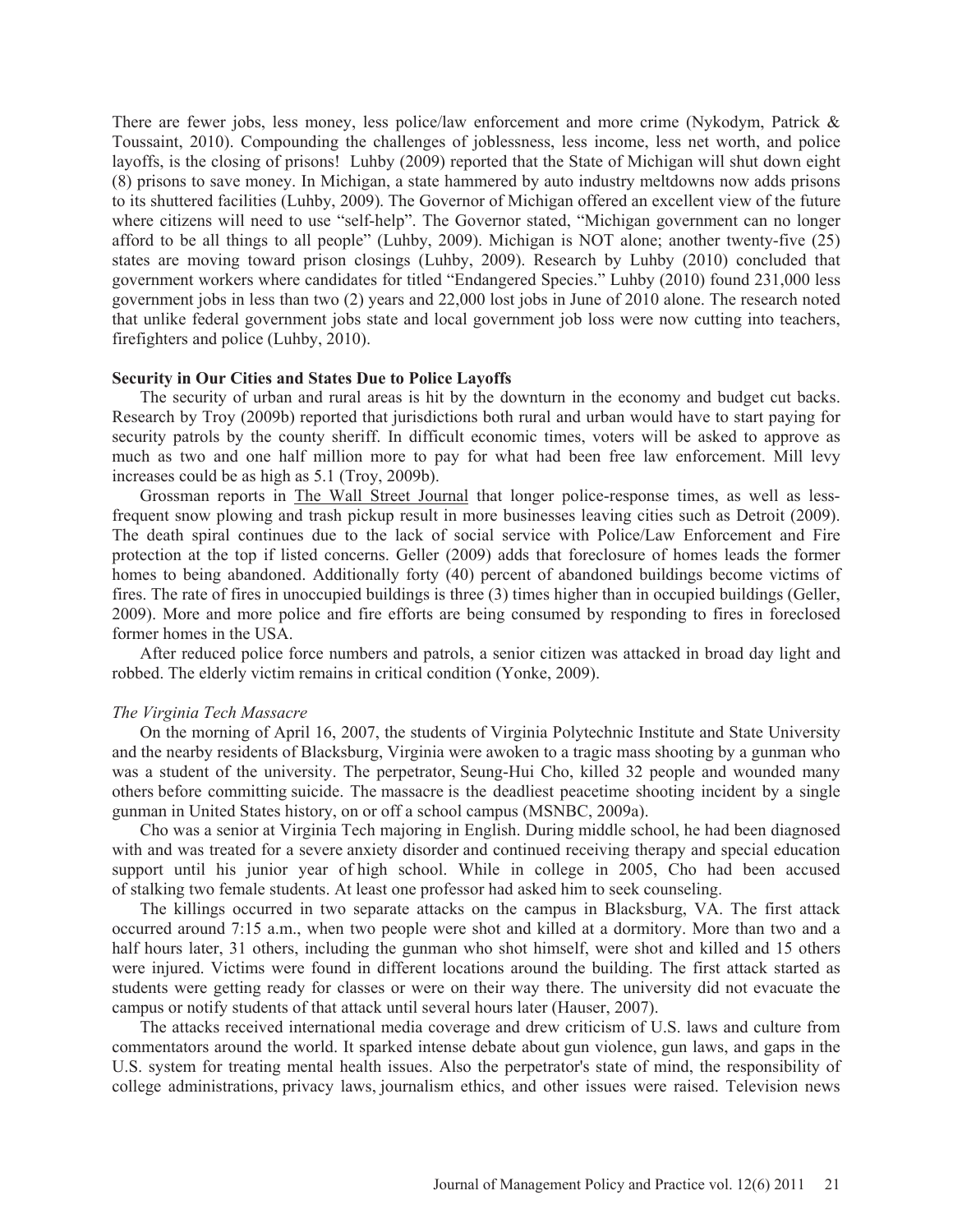organizations that aired portions of the killer's multimedia manifesto were criticized by victims' families, Virginia law enforcement officials, and the American Psychiatric Association.

Other critics note that individuals are making a living from the Virginia Tech massacre. Are persons "living for the 32 victims" ? Or are they living OFF the 32 massacred individuals? (Rise of the Anti Media, 2011).

# *Northern Illinois University Shooting*

Less than one year after the tragic event that took place at Virginia Tech University, the country was again stunned to learn that another similar event had occurred at Northern Illinois University in DeKalb, IL. On February 14, 2008 at approximately 3:05 p.m., a gunman (Steven Kazmierczak) dressed in black stepped from behind a curtain at the front of a large lecture hall at Northern Illinois University on Thursday and shot 21 people, five of them fatally, then shot and killed himself (Bohn, 2008). Northern Illinois University Campus Police where on the killing site within minutes. But The Police arrived too late.

The university's official website reported the possibility of a gunman on campus at 3:20 p.m., within 20 minutes of the shooting. The website then warned students, "There has been a report of a possible gunman on campus. Get to a safe area and take precautions until given the all clear. Avoid the King Commons and all buildings in that vicinity." By 3:40 p.m., all NIU classes were canceled for the remainder of the day and the campus was closed by NIU officials as part of a new security plan devised after the Virginia Tech shooting 10 months earlier (Johnson, 2008).

A spokesman for the ATF stated that agents were dispatched to the scene to assist and to help trace the weapons used. The FBI also sent agents to assist. According to police, Steven Kazmierczak removed the hard drive from his laptop computer and a computer chip from his cell phone and did not leave a note that could help explain why he chose a geology class on Valentine's Day to open fire (Fox News, 2008).

# *University of Alabama Shooting*

On February 13, 2010, at a biology department meeting at the Huntsville campus, biology professor Amy Bishop allegedly shot and killed three professors, and injuring three other members of staff, two of which were also professors. The incident occurred around 4 p.m. that Friday. According to the Huntsville Police Chief Henry Reyes, there were a number of people also in the room at the time of the incident that was not injured. Police responded within one minute of the emergency call. The university responded by issuing an e-mail alert to all students stating, "There has been a shooting on campus. The shooter has been apprehended. Everyone is encouraged to go home, classes are canceled tonight. …Counselors are available [on campus]." Some students told the local news that they had not received the alert despite having signed up for the e-mail warnings. Some said they received the alert an hour after the shootings were reported. (Abcarian and Fausset, 2010)

# **Security on Our College and University Campuses Due to Police Layoffs**

Research by Chi & Griffith (2008) titled "Shooting prompts safety concerns" detailed the challenges of campus life. Student data revealed increased rates of crime, as "My car got broken into and they stole my radio, I think the police are more into busting kids for stepping on the sidewalk with a beer than looking into suspicious things" (Chi & Griffith, 2008, p. A3). Other data reveals, "The only time I see cops . . . is when they trying to bust a party" (Chi & Griffith (2008, p. A3). As well as the former close coordination of university Campus Police with local police will change due to less local police being able to help and back up the smaller campus police (Chic & Griffith, 2008). With rising city police layoffs, Troy (2009a) detailed, "citizen groups to step up efforts to deter crime." Further, Troy (2009a) reported "this summer [after the police payoffs] is going to be crazy. A lot of people are going to die"

#### **Guns, Firearms, and Ammunition Sales Increase**

While data appears to exist on the negative impact of guns the example can be given of Michael A. Bellesiles and his book *Arming America* (Knopf, 2000). *Arming America* (Knopf, 2000), was PRAISED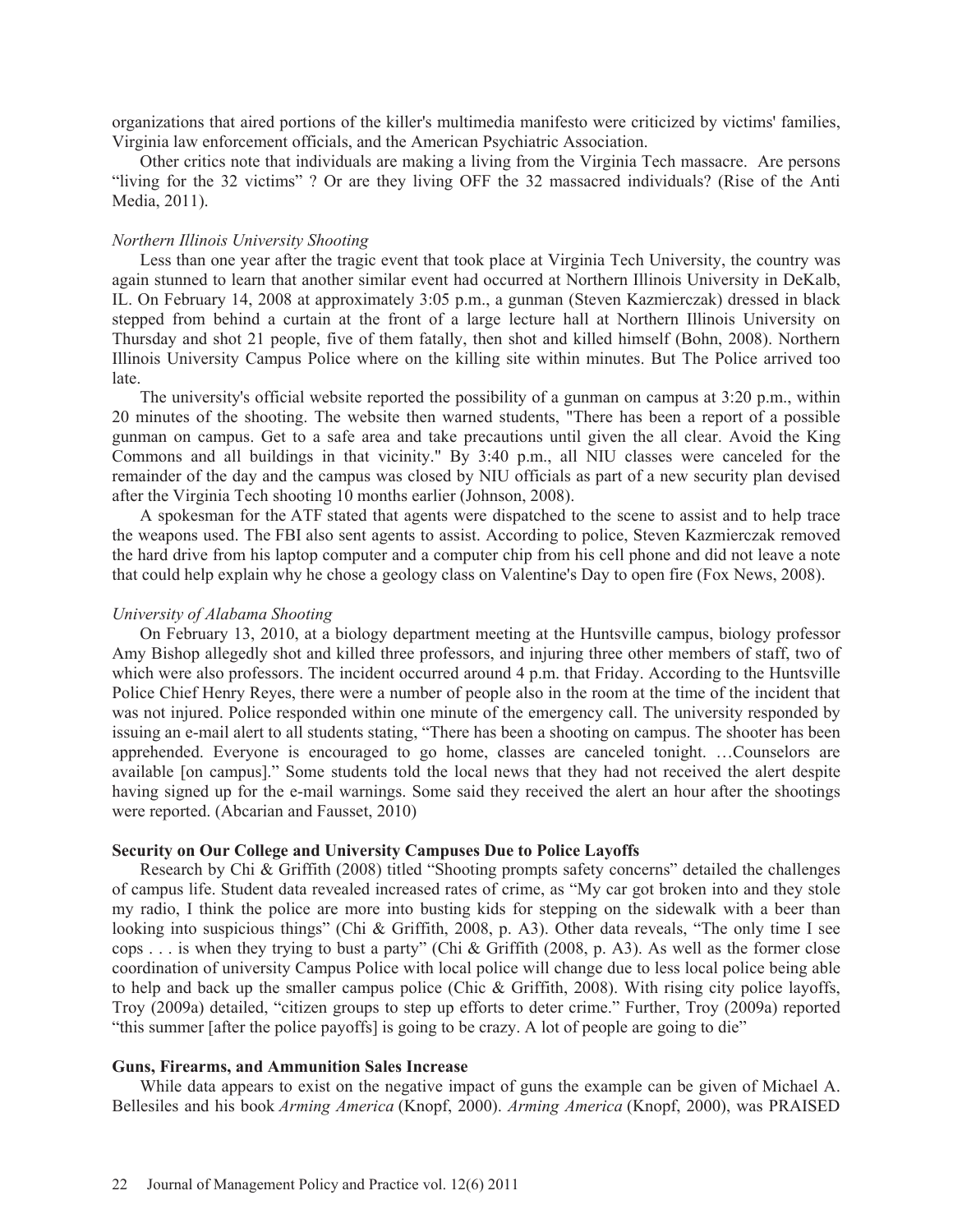for several years until it was proven that his "facts" that guns were NOT an important part of USA history were proven to be forged and even created (Cramer, 2006). Patrick (2008) in a counter point cites the primary research of Cramer (2006) that "…250 primary and 200 secondary sources to systematically plot the presence of gun ownership and use through the Colonial, Revolutionary and Early Republic periods. "That gun ownership and gun use goes to the very roots of the USA. For example, so many "crack shots" showed up in Virginia that a shooting competition was held to select the 500 needed for a regiment. Newspapers report regularly explosive fires caused by persons drying gunpowder at fireplaces. Pennsylvania records 575 *tons* of lead shot production in a year. Gun rarity? NOT in America (Patrick, 2008).

# **How Safe is a Campus That Has CCW( Carry Concealed Weapons )???**

Research by Patrick (2010) details that gun free zones could well be killing zones (p. 20, Ch. #2). The Virginia Tech killer disregarded all law and morality in his murderous sociopath conduct. So why not allow legally licensed faculty, staff and students to carry on campus? Since most states require a CCW (Carry Concealed Weapons) holder to be 21 years of age most traditional students would not qualify. The straw man argument of "gun filled" dorms ---- is that, an argument made of straw. Furthermore Kopel (2006) posited "defending our schools" from the "lone psychopath" by citing Israeli and other nation's schools where teachers may go armed. An armed teaching staff has NOT endangered the students in those environments.

There are 24 states that expressly prohibit concealed carry on college campuses by persons with a valid concealed handgun license/permit. These states are Arizona, Arkansas, Florida, Georgia, Louisiana, Maine, Massachusetts, Michigan, Mississippi, Nebraska, Nevada, New Hampshire, New Jersey, New Mexico, New York, North Carolina, North Dakota, Ohio, Oklahoma, South Carolina, Tennessee, Texas, Vermont, and Wyoming. Texas law specifically prohibits concealed carry on campus but includes a clause which allows an individual college/university to 'opt out' of the law and allow concealed carry (Students for Concealed Carry on Campus, 2009). Though in a minority, a number of universities – from large public schools such as Colorado State and the University of Utah to small private schools such as Hamline in Minnesota – let students carry concealed handguns on school property (Lott, 2008). According to Hamline University's Annual Security Report as of 2008, there were no incidents of any violent crimes on campus over 10 years (Hamline University, 2010). Many more schools, from Dartmouth College to Boise State University, let professors carry concealed handguns. Again, with no evidence of problems (Lott, 2008).

# *Colorado State University*

After the last two major incidents of shootings at Virginia Tech and at Northern Illinois University, much attention was turned to the possible solution adopted by Colorado State University. Colorado State has allowed concealed weapons on campus for 10 semesters without incident (Smalley, 2008). Long before it was required by law, and certainly before it was popular to do so, Colorado State made crime statistics available through this publication and other campus and community media. In doing so, the University community has become aware of safety concerns and what is happening around them (CSU, 2008).

#### *University of Utah*

Utah is the only state to allow students and teachers to carry a concealed gun on all college and university campus. As with Colorado State University, nine state universities in Utah's system have allowed concealed weapons in university classroom buildings since 2006 (Smalley, 2008). Utah legislators and law enforcement authorities said they knew of no modern-day shootings at the university. But one lawmaker cited a shooting rampage in Mississippi in 1997 as an example of how allowing others on campus to arm themselves can improve safety: After a teenager shot two students to death at Pearl High School, an assistant principal chased the gunman down outside and held him at bay with a .45 caliber pistol he kept in his truck (MSNBC, 2009b).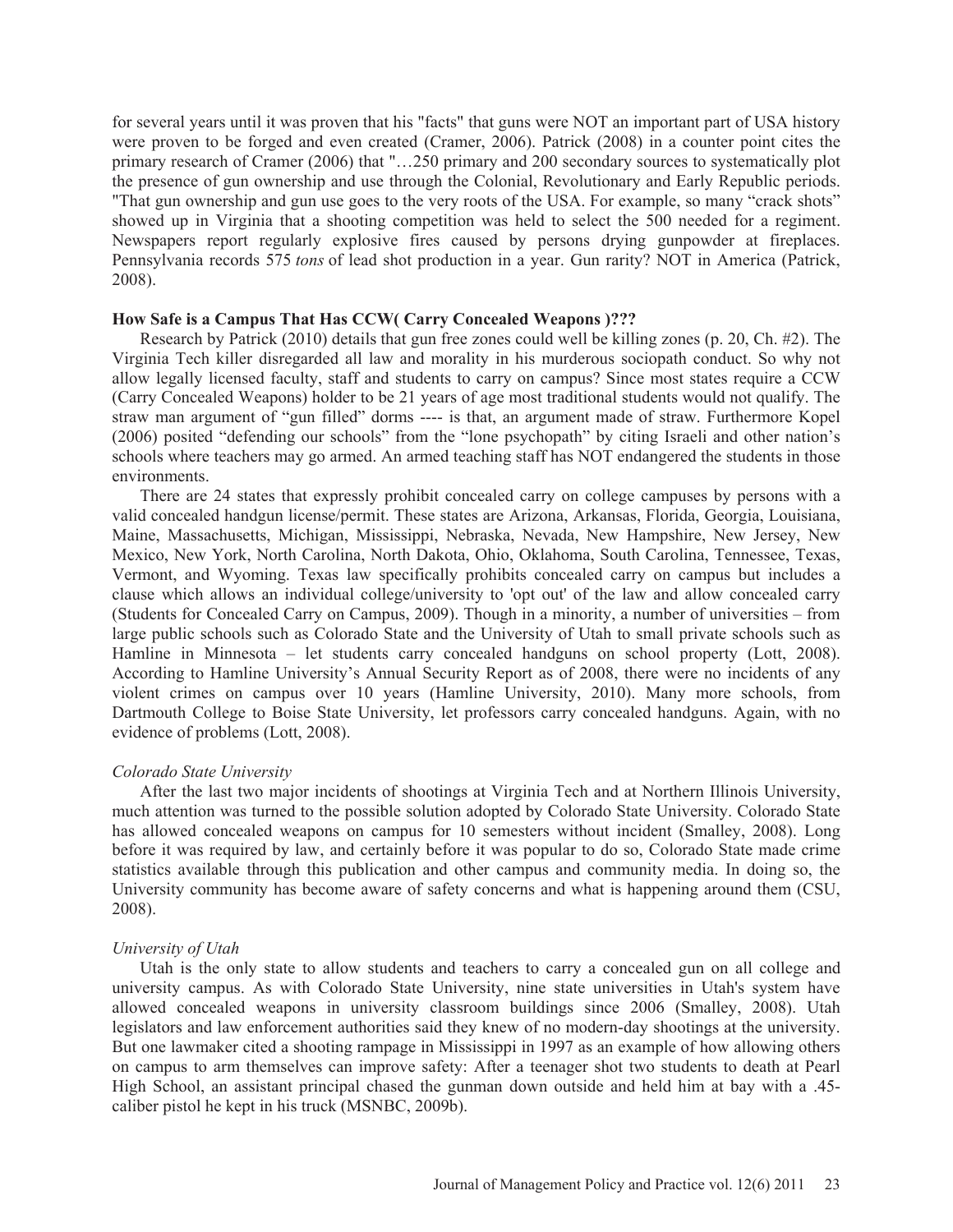According to their website, The University of Utah follows the state's uniform law giving the right to bear arms in Utah, including the college campus. However, The University of Utah enforces state law regulating firearms on campus. This enforcement occurs in two ways. First, University police will investigate and take appropriate action, up to and including referral for criminal prosecution, when violations occur. Second, the University will consider any violation of state law regulating firearms to be a violation of University Policy. Accordingly, such a violation is subject to disciplinary action under University disciplinary policies applicable to faculty, students, and staff (www.utah.edu).

The classic argument is that a college campus which permits faculty, staff, and students who are over age 21 and who are licensed CCW (Carry Concealed Weapons) license holders are less safe. The date above shows that where CCW is permitted on a college campus death on campuses via guns do now increase.

It is believed by some that ONLY campus police should be armed. Yet, facts show another picture. On January 26, 1992, Campus Police Officer Jeffery Michael Hodge while on duty and in the uniform of the Campus Police, took a co-ed behind a campus building and shot her 14 times. Hodge is currently serving a life term for this murder (McIntyre, 1993).

# **Students for Concealed Carry on Campus**

According to the Students for Concealed Carry on Campus, there are two reasons to allow licensed concealed carrying of deadly weapons on a college campus. "The first is a legal entitlement to selfdefense which holds true in the countless other locations within a given state, without the need to demonstrate a need for self-defense. The second reason is the actual need for self-defense. Critics of Students for Concealed Carry often claim that because colleges are often safer environments with fewer crimes per capita than the rest of the United States, concealed carry and armed self-defense are unnecessary." (Students for Concealed Carry on Campus, 2009)

The SCCC cites several occasions where guns were useful in defending persons while on campus:

- Utah, September 18, 2007 A Utah Valley State College licensed to carry a concealed weapon shot a pit bull that was attacking him. The animal survived the shooting, and at the student's request, no charges were filed against the dog's owner.
- Ohio, April 24, 2007 After a man demanded entry to a University of Akron student's apartment and threatened him with a gun, the student returned fire with a roommate's gun. The suspect then fled the scene.
- Florida, September 8, 2006 Two South Florida Community College students were attacked outside their apartment, but one used a .45 handgun to shoot one of the attackers in the chest. The other fled.
- Kentucky, May 2, 2005 A University of Kentucky student was cleared of wrongdoing after shooting a Louisville man who was robbing him outside a Lexington apartment complex. (Students for Concealed Carry on Campus, 2009).

# **Possible Solutions to the Problem**

As controversial as the subject of this matter is, so are the possible solutions to this increasing problem in the United States. These possible solution alternatives vary in levels of involvement and depend greatly on various factors such as the level of attention to the problem; available funding that can be allocated toward a solution to the problem, the level of involvement and willingness of universities and college to fix the problem of "random" shootings and other gun-related violence on campus.

# *Do Nothing*

The first possible solution is to do absolutely nothing. Since there are over two thousand universities and college campuses in the United States, there are many that have never experienced, or have experienced very little gun-related incidents on their campuses. For these, the need for a solution is very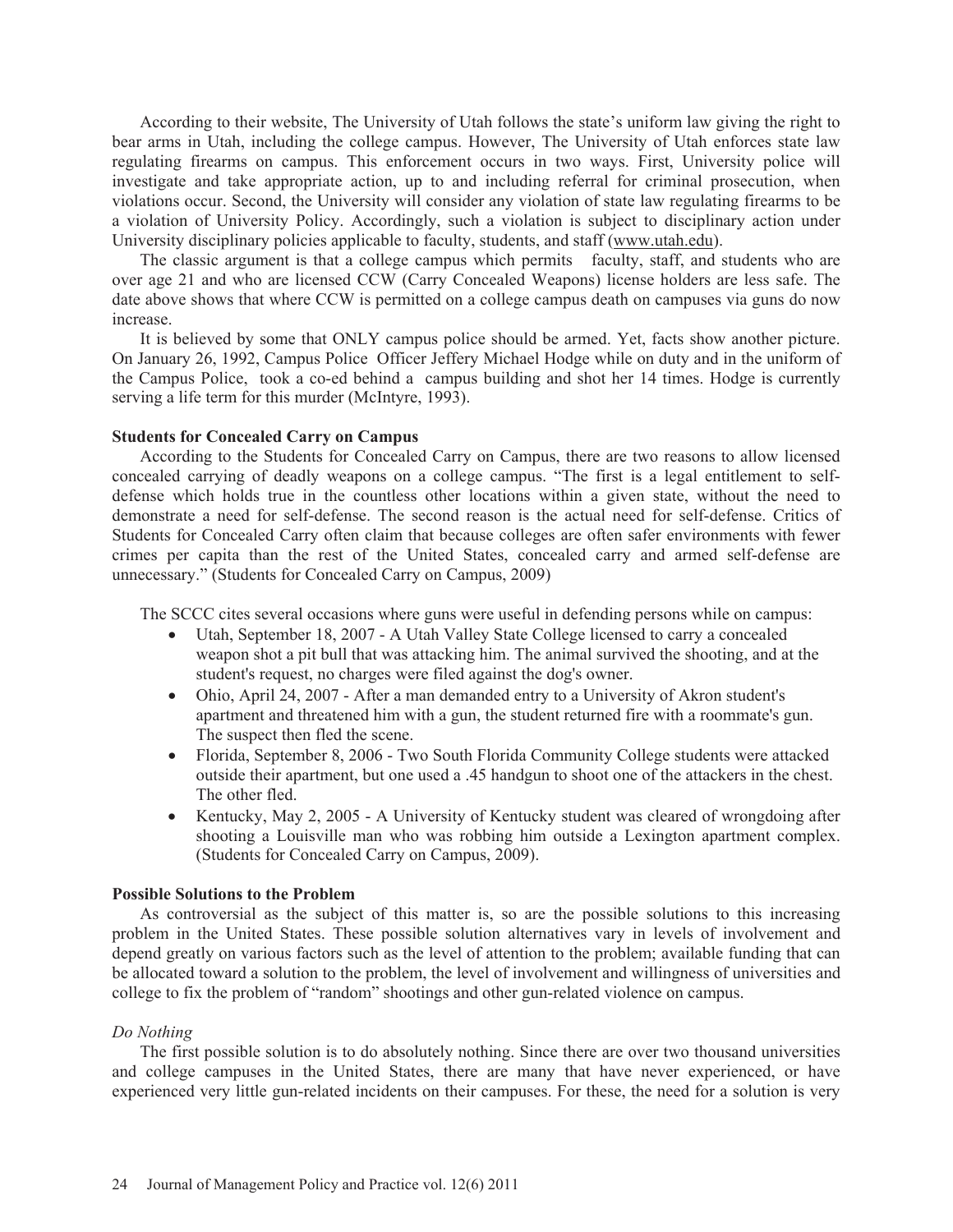small and doing nothing may be the best solution for them. There are, however, universities that have experienced major incidents of gun violence, such as Virginia Tech and more recently, University of Alabama and Ohio State University (Hall, 2010).

### *Follow the Clery Act*

The second possible solution is to follow the guidelines and procedures of the Clery Act which requires all colleges and universities that participate in federal financial aid programs to keep and disclose their information about crime on and near their respective campuses. If universities were to increase their level of attention to the necessity of the Clery Act and adhere to it more proactively, the campus population would be more aware of criminal activities that are taking place around them. This extremely low cost method or possible solution can also deter criminals or those that may be tempted to carry out heinous gun-related crimes, since the publications of these acts will also include the manner it was dealt with, and show the readiness of the campus to deal with such incidents.

#### *Warning Alert Systems & Surveillance Cameras*

The third possible solution is the use of warning alert systems and surveillance cameras, to immediately warn students, members of staff, and other personnel in and around the campus of activities that may endanger them. Lockdown Drill Security is practiced as a method of building skills to cope with the possibility of campus violence. An additional possibility is to train academic personnel with an EMERGENCY CODE SYSTEM. Below are some possible options:

#### **EMERGENCY CODES:**

| <b>CODE</b> Adam   | $(color) = light blue - infant/child abduction$        |
|--------------------|--------------------------------------------------------|
| <b>CODE BLACK</b>  | Bomb threat                                            |
| <b>CODE BLUE</b>   | Medical emergency response team                        |
| <b>CODE BROWN</b>  | Missing Adult patient                                  |
| <b>CODE GREEN</b>  | Internal evacuation                                    |
| <b>CODE RED</b>    | R.A.C.E. (Rescue, Alarm, Confine, Extinguish/Evaluate) |
|                    | P.A.S.S. (Pull, Aim, Squeeze, Sweep)                   |
| <b>CODE WHITE</b>  | Snow/Transportation emergency                          |
| <b>CODE GRAY</b>   | Severe Weather/Tornado Procedure                       |
|                    | • Phase 0 - Severe Weather/Tornado Watch               |
|                    | • Phase one $-1-14$ victims expected                   |
|                    | • Phase two - 15 or more victims expected              |
| <b>CODE ORANGE</b> | Chemical, Biological, or Radioactive Incident          |
|                    | • Phase $0$ - Potential                                |
|                    | • Phase one $-1-14$ victims expected                   |
|                    | • Phase two - 15 or more victims expected              |
| <b>CODE YELLOW</b> | <b>MASS CASUALTY DISASTER PROCEDURE</b>                |
|                    | • Phase $0 -$ disaster warning                         |
|                    | • Phase one $-1-14$ victims expected                   |
|                    | • Phase two - 15 or more victims expected              |
|                    |                                                        |

The surveillance cameras would allow on-duty security and local police forces to track the location of the incident when it occurs, and respond accordingly. Furthermore, close monitoring of these cameras might even prevent criminal incidents from occurring. The main drawback to this recommendation is the potentially high cost of installing this integrative system and the cost of hiring additional personnel to monitor the activities from a control room. With the increase in the number of layoffs of local police officers all across the country, it seems unreasonable to request additional availability of the local law enforcement to cooperate with college campus security. Or is it?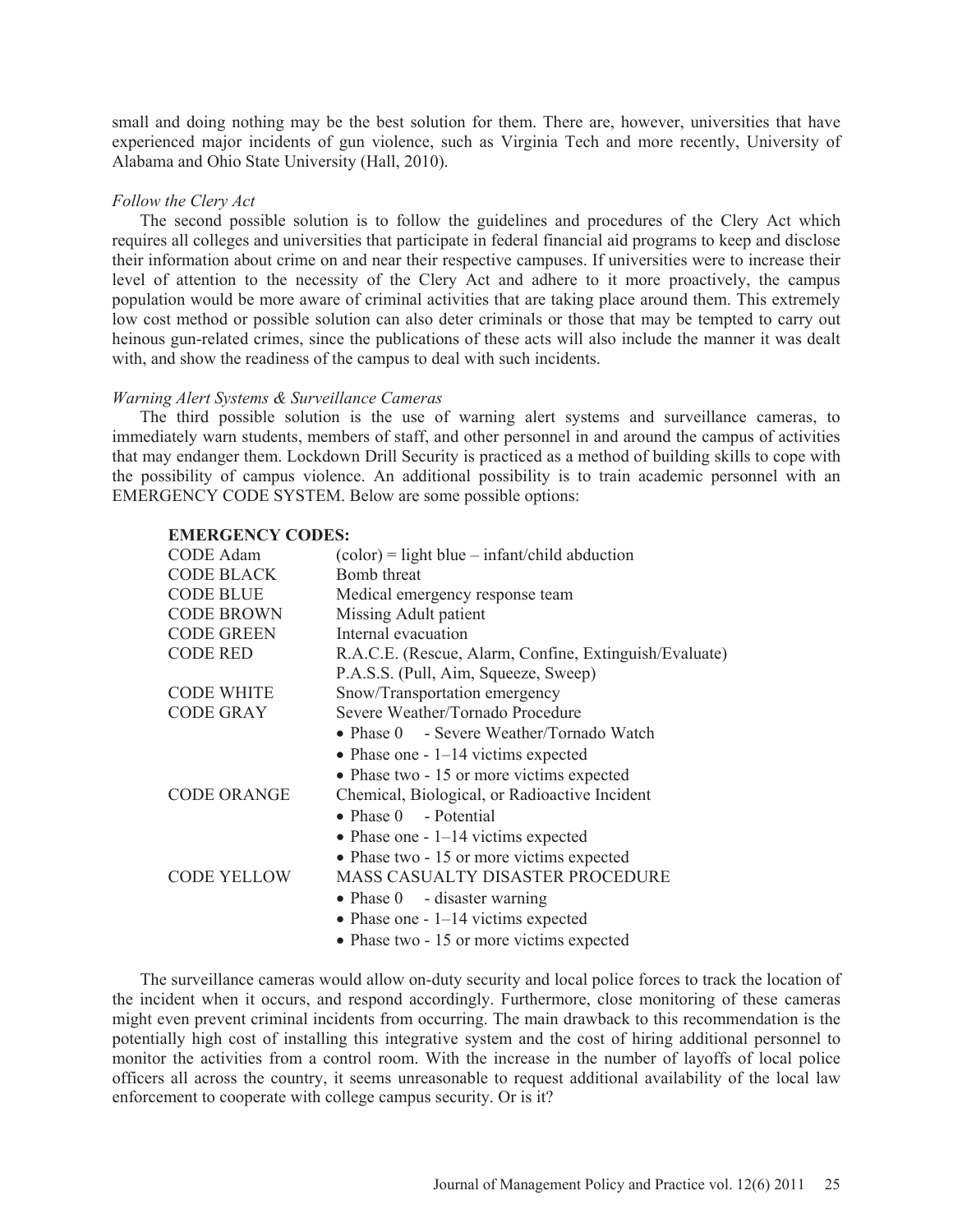# *Train and Implement Dedicated S.W.A.T. Team*

The fourth possible solution is to allocate funding to training a S.W.A.T. team to deal with incidents of gun violence on campus. The main prohibiting factor to this option is funding. With the increasing number of layoffs as previously mentioned, coupled with the strained budgets of universities due mainly to the economic downturn, many college campuses will find it difficult at this point in time, and even in the future, to allocate such funds to such a solution.

# *Allow Students and/or Faculty & Staff to Carry Concealed Handguns*

The last, but not least, possible solution is to allow students of legal CCW age and faculty and staff that possess valid permits to carry a concealed weapon on campus. In most every state the age is 21 to obtain a permit to carry a concealed weapon, therefore only faculty, staff, administration, graduate students and a very few undergraduates would be exercising their Second Amendment Rights. The carry concealed permit holder is trained and does NOT have a criminal past. There can be first responders (The Campus Police) but trained faculty, staff and older students are IMMEDIATE responders since the event is happening in real time in their academic environment. The mere mention of this alternative has been known to be controversial, but has been proven to be effective in many regions of the United States. As detailed above carry concealed weapons has been successful on several college campus with no negativeresults. Additional support comes from the shootings at The Appalachian School of Law. Blood and books mixed again on January 16, 2002 in Brundy, Virginia USA, where a former student killed three (3) and wounded three (3) others. Murder victims were the Law School Dean, a Professor and a student. Before the shooter could kill any more -- he was confronted by two (2) other armed students. His fellow students with guns drawn yelled at the shooter to DROP YOUR GUN!!! The killer dropped his gun and was overpowered by several other students (Lott, 2002). If ALL the students would have been unarmed MANY more faculty and students would have died. The two (2) ARMED IMMEDIATE RESPONDERS (armed students stopped the killing and bloodshed. First responders (police) are GREAT but first responders (Police) generally arrive AFTER the killings have been completed!!

# **SUMMARY**

To do NOTHING is NOT an answer. Additionally the Clery Act is LAW — to collect, keep and distribute information on campus violence is a legal requirement. A combination of campus/university police, warning alert systems and surveillance cameras, as well as a trained and aware faculty, staff, & student body is the most comprehensive method. To place TOTAL RELIANCE on campus/university security or even in the hands of the campus police and local law enforcement is difficult and ill-advised in the current prolonged economic downturn where more and move law enforcement officers are being laid off and therefore response times are longer.

# **REFERENCES**

Abcarian, R. & Fausset, R. (2010). *"*Three Killed in Shooting at Alabama Campus." *Los Angeles Times*, February 13, 2010.

Aversa, J. (2009). "American's Net Worth Shrinks \$1.33 Trillion In First Quarter of 2009." www.yahoonews.com, June 11, 2009.

Bellesiles, M.A. (2000). *Arming America,* New York: Knopf

Bluestein, G. (2010). "Survivor: Alabama Professor in Slaying Shot Methodically." Associated Press, http://www.usnews.com/articles/news/national/2010/02/16/survivor-ala-prof-in-slayings-shotmethodically.html.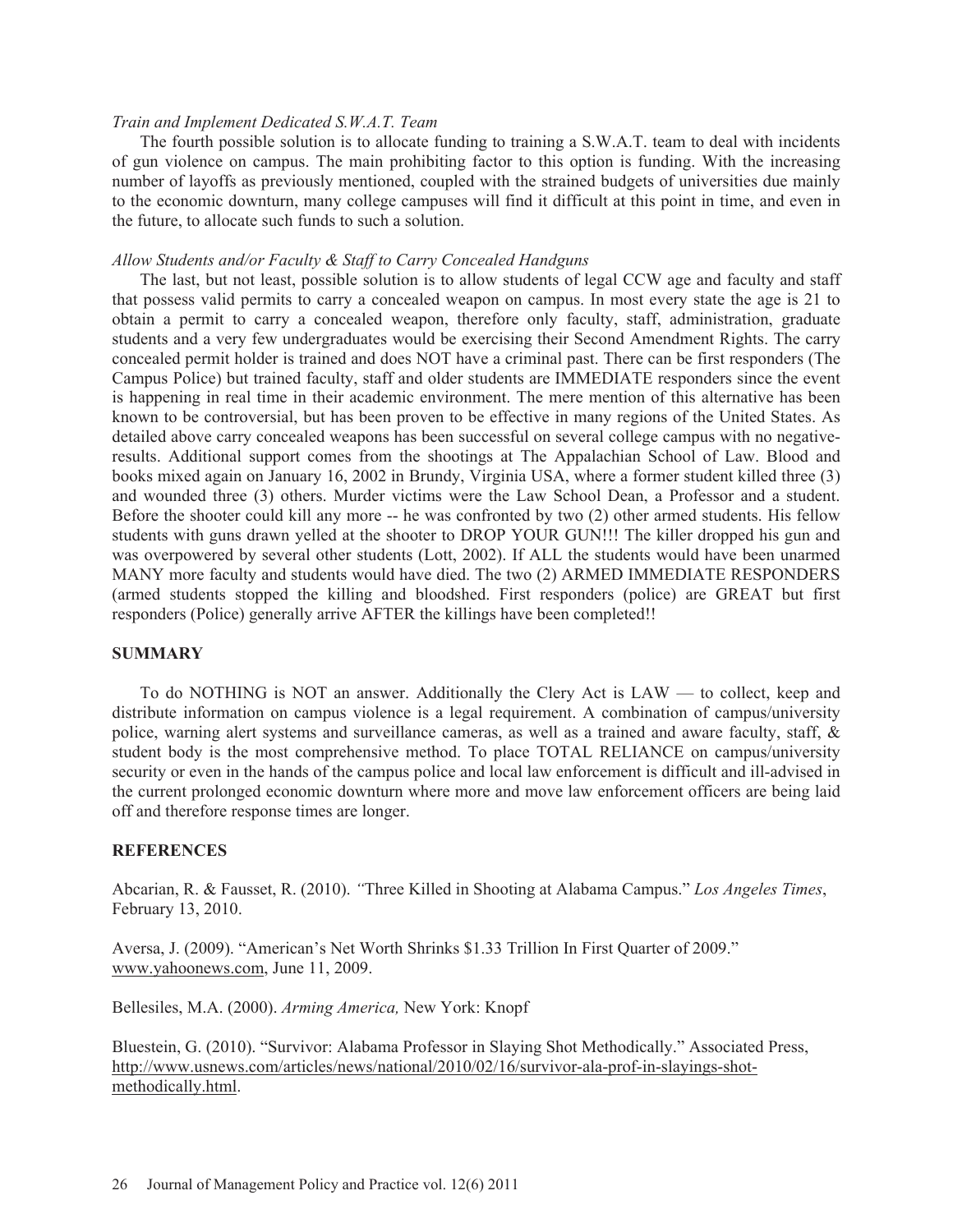Bohn, K. (2008). "6 Shot Dead, Including Gunman, at Northern Illinois University" CNN, http://www.cnn.com/2008/US/02/14/university.shooting/, February 14, 2008.

Chi, M. & Giffith, J. (2008). "Shooting Prompts Safety Concerns." *The Independent Collegian,* Vol. 89, Issue 11, October 2, 2008.

Colorado State University (2009) "What Do Crime Statistics Tell Us About a University" 2009 Safety Update and Alcohol/Drug Policy, pp. 44. Retrieved November 9, 2009.

Cramer, C.E. (2006). *Armed America: The Story of How and Why Guns Became as American as Apple Pie*, Nashville, TN: Nelson Current.

Fox News, (2008). "Police: Northern Illinois University Gunman Destroyed Evidence to Mislead Investigators." Associated Press, February 20, 2008.

Geller, A. (2009). "Fire Moves Into Houses Abandoned By Foreclosures" http://news.yahoo.com/s/ap/20090621/ap\_on\_re\_us/us\_the\_fire\_next\_door, retrieved 21 June Sunday.

Grossman, A. (2009). "Retailers Head for Exits in Detroit." *The Wall Street Journal,* June 17, 2009.

Hall, K. (2010). "3 Dead, 3 Hurt in Alabama Campus Shooting." Associated Press, February 12, 2010.

Hamline University (2010) "Annual Campus Security Act Reports." http://www.hamline.edu/ hamline\_info/offices\_services/campuses\_grounds/safetysecurity/general/annual\_reports.html Retrieved April 16, 2010.

Hammack, L. (2007.) "Activists Debate Campus Gun Laws." www.roanoke.com, May 6, 2007.

Hauser, C., O'Conner, A. (2007). "Virginia Tech Shooting Leaves 33 Dead." *New York Times,* http://www.nytimes.com/2007/04/16/us/16cnd-shooting.html, April 16, 2007.

Johnson, C. K., (2008.) "NIU Shooting Tests New Security Plan." Associated Press. February 15, 2008.

Kopel, D. (2006). "Defending Our Schools" America's 1st Freedom Vol. 7 No. 12 pp. 32-35.

Lott, J.R. (2003). *The Bias Against Guns: Why Almost Everything you've Heard About Gun Control is Wrong,* Washington, D.C.: Regnery Publishing, Inc.

Lott, J.R. (2008.) "Columbine to Va. Tech to NIU: Gun-Free Zones or Killing Fields?" *Investor's Business Daily,* February 26, 2008.

Luhby, T. (2009). "Michigan to Shut 8 Prisons to Save \$120 Million." www.cnnmoney.com, June 5, 2009.

Luhby, T. (2010). "Endangered Species: Government Workers." http://money.cnn.com/2010/06/18/news/economy/state\_employees\_layoffs/index.htm

McIntyre, M.K. (1993). "Toledo Killer Spared So Kin Can Be Sure." Cleveland Plain Dealer Reporter, May 7, 1993.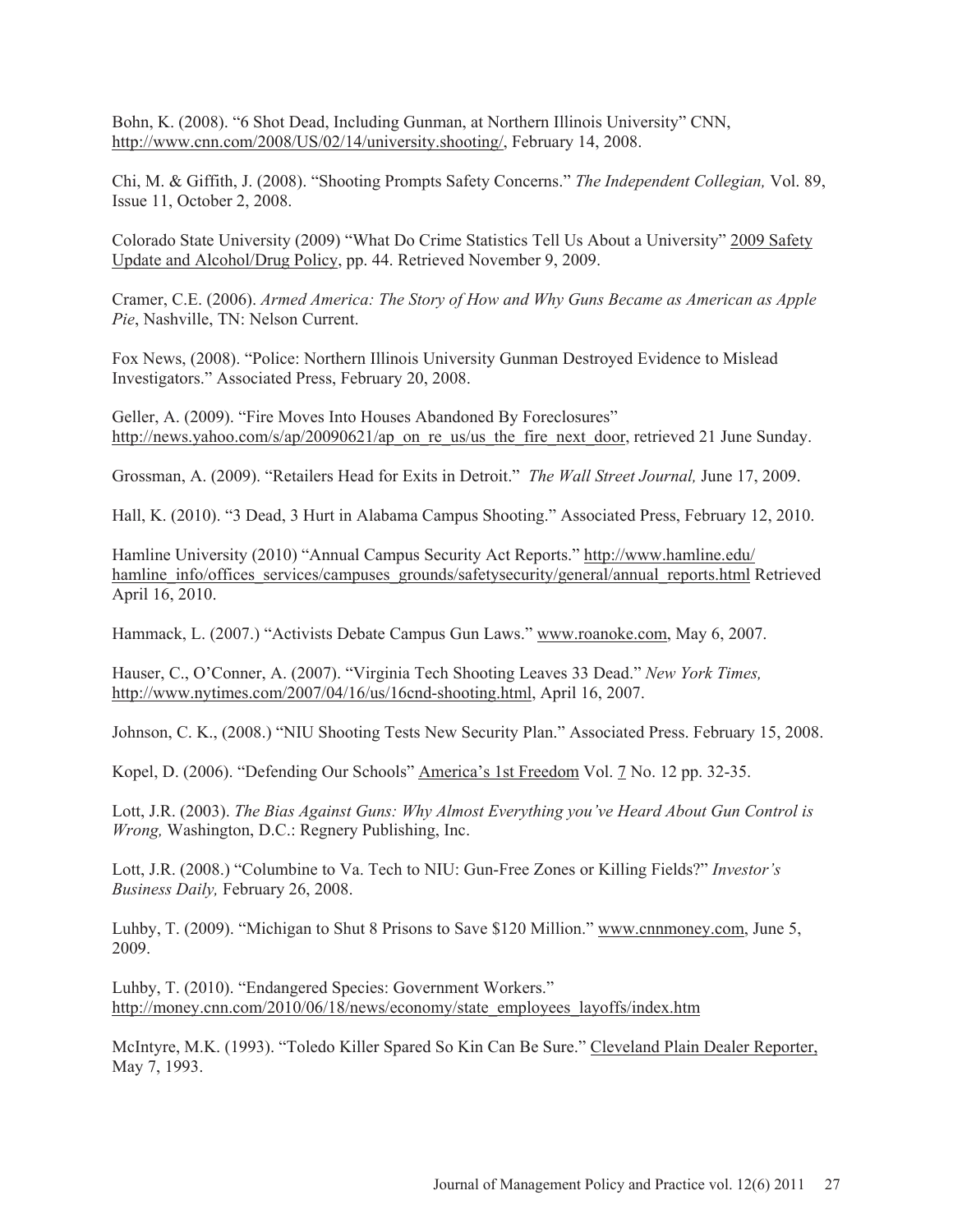MSNBC (2009a) "Fact File: Deadliest Shootings in the U.S." http://www.msnbc.msn.com /id/18140540/ September 1, 2009.

MSNBC (2009b) "Utah Only State To Allow Guns at College." Associated Press. Retrieved October 20, 2009.

Nykodym, N., Patrick, B. & Toussaint, T. (2010). "Recession and Business Security: An Analysis of the Combined Effects of Law Enforcement Layoffs and Second Amendment Constructionism." *Proceedings of the NBES (National Business & Economics Society) International Meeting of 2010*.

Office of Postsecondary Education (2009) The Campus Security Data Analysis Cutting Tool http://ope.ed.gov/security/ Retrieved November 9, 2009.

Patrick, B. (2008). Book Review *of Armed America: The Story of How and Why Guns Became as American as Apple Pie*. Clayton E. Cramer, Nashville, TN: Nelson Current, 2006. *Journal of Popular Culture, Vol. 41 (2),* April 2008.

Patrick, B. (2010). *Rise of the Anti-Media: In-forming America's Concealed Weapon Carry Movement,* Lanham, MD: Lexington Books of Rowman & Littlefield Publishers.

Rise of the Anti Media (2011) , http://riseofantimedia.blogspot.com/

Smalley, S. (2008). "More Guns on Campus." http://www.newsweek.com/id/112174, February 15, 2008.

Students for Concealed Carry on Campus (2009). "Crime on College Campuses in the United States" http://www.concealedcampus.org/campus\_crime.php, March, 2009.

Troy, T. (2009a) "As Police Layoffs Near, Residents Fear Trouble." *The Blade*, April 26, 2009, Sunday Page 1.

Troy, T. (2009b) "Activist Remains Hospitalized After Assault," *The Blade,* June 25, 2009, Thursday Page 1.

University of Utah (2007). "Policy 1-003: Firearms on Campus (Interim Policy)." http://www.regulations.utah.edu/general/1-003.html. Retrieved November 24, 2009.

Yonke, D. (2009). "8 Townships Face Bills for Road Patrols, Free Police Services to Cease" *The Blade,* June 25, 2009, Thursday Page 1.

# **About the Authors**

Nick Nykodym, Ph.D. is a Professor of Business and Innovation at the University of Toledo, Ohio. Dr. Nykodym has spent years working on improvement of quality in the work environment. Professor Nykodym has both academic and organizational work experience in the area of performance and productivity as well as extensive publications in peer review journals. He has published research in the field of work place violence. Professor Nykodym can be reached at nick.nykodym@utoledo.edu

Brian A. Patrick, Ph.D. is an Associate Professor of Communication at the University of Toledo, Ohio. Dr. Patrick has a Ph.D. from The University of Michigan, Ann Arbor. Professor Patrick has published widely in the field of communication. Dr. Patrick has worked for a variety of organizations in the field of improving communication in the work environment.